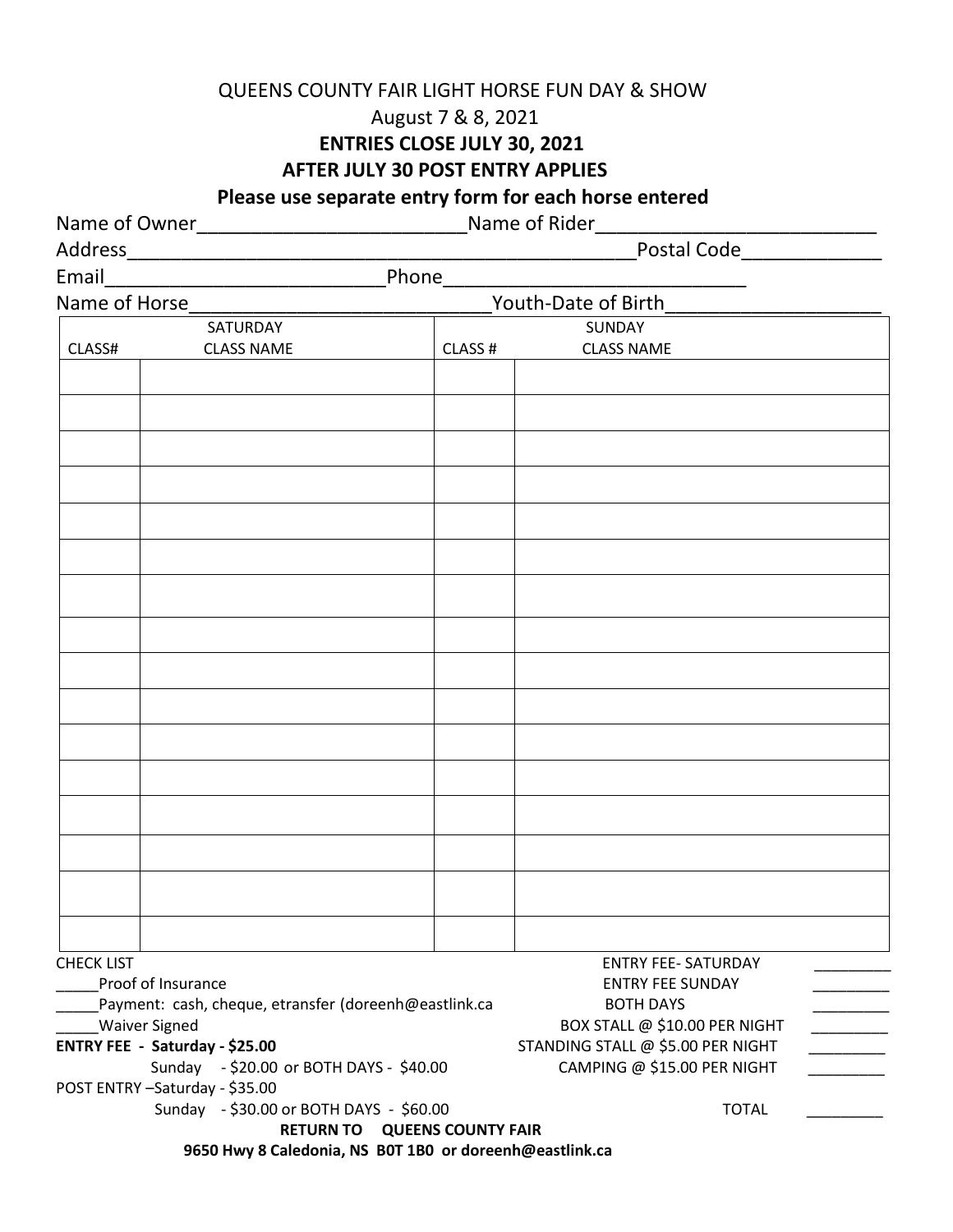## SATURDAY CLASS LIST - August 7th

- 1. 13 and under Equitation 24. Open Pleasure
- 2. 13 & under Pleasure 25. Open Reining
- 3. 13 & under Command 26. Open Ranch Riding
- 4. 13 & under Egg & Spoon 27. Open Trail
- 5. 13 & under Water Race

#### $14 - 18$  years

- 6 14 18 Equitation
- 7.  $14 18$  Pleasure
- 8. 14 –18 Command
- 9. 14 18 Egg & Spoon
- 10. 14 18 Water Race

#### 19 & OVER

- 11. 19+ Equitation
- 12. 19+ Pleasure
- 13. 19+ Command
- 14. 19+ Egg & Spoon
- 15. 19+ Water Race

WALK/TROT/JOG (Eligible for Novice)

- 16. WTJ Equitation
- 17. WTJ Pleasure
- 18. WTJ Lope Pleasure
- 19. WTJ Egg & Spoon
- 20. WTJ Water Race

NOVICE (cannot enter open division)

- 21. Novice Reining
- 22. Novice Ranch Riding
- 23. Novice Trail

## 13 & UNDER OPEN (cannot enter novice division)

- 
- 
- 
-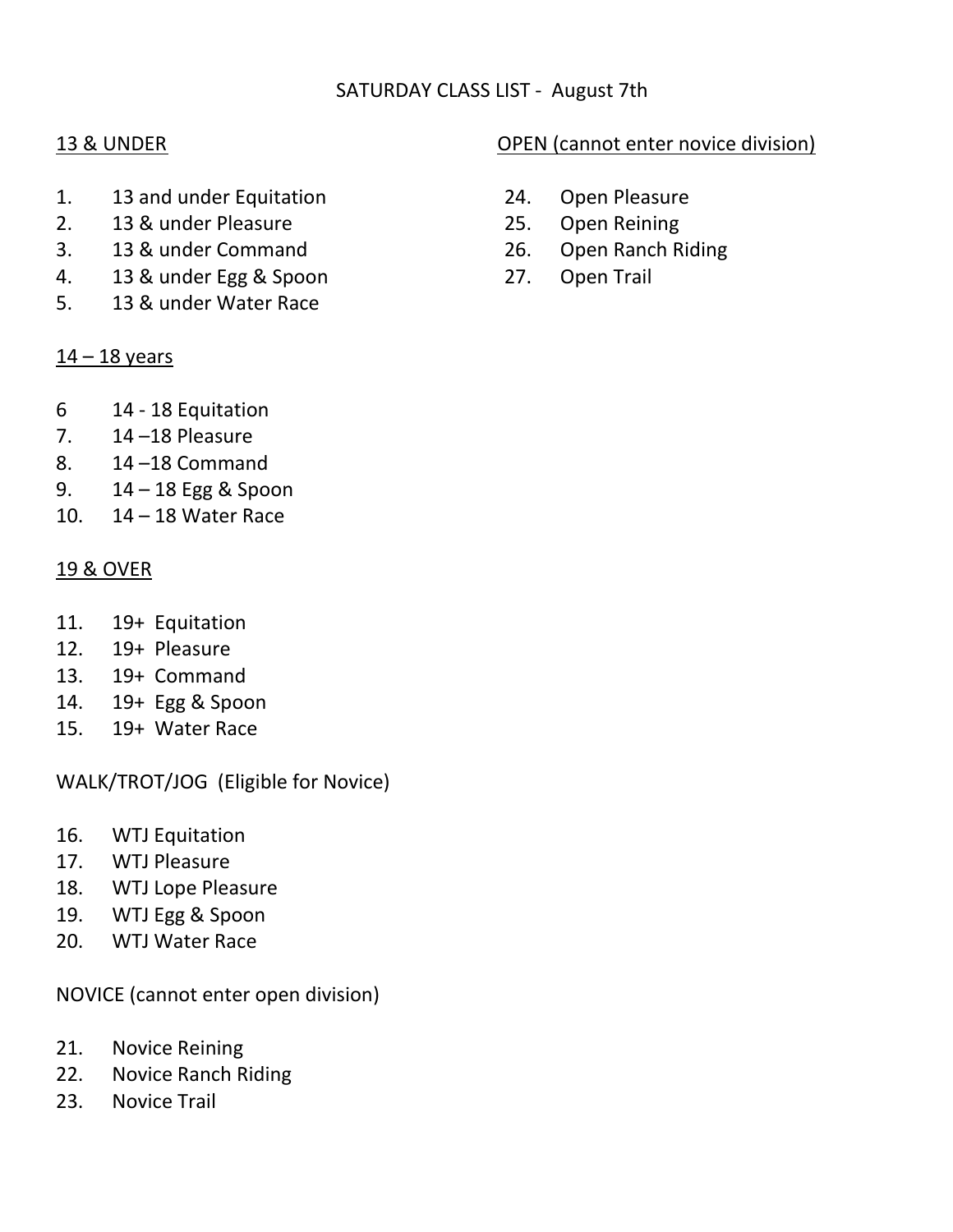#### SUNDAY CLASS LIST - August 8th

## 13 & UNDER

- 30. 13 & under Barrels
- 31. 13 & under Poles
- 32. 13 & under Down & Back
- 33. 13 & under Quadrangle

#### 14 – 18 YEARS

- 34. 14 18 Barrels
- 35. 14 18 Poles
- 36.  $14 18$  Down and Back
- 37. 14 18 Quadrangle

## 19 & OVER

- 38. 19 + Barrels
- 39. 19 + Poles
- 40. 19 + Down & Back
- 41. 19 + Quadrangle

## **OPEN**

- 42. Open Barrels
- 43. Open Poles
- 44. Mystery Barrel Race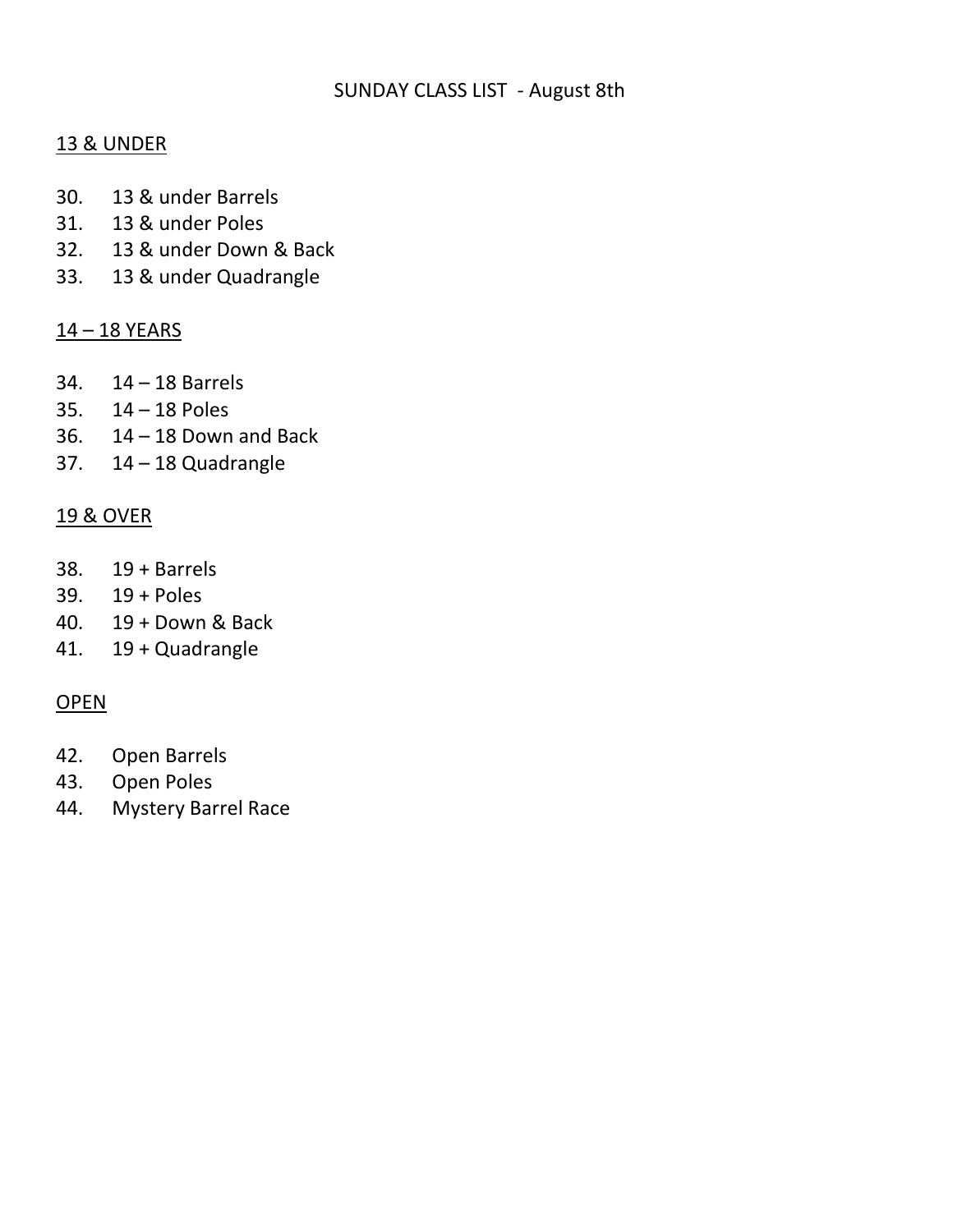## SCHEDULE FOR SATURDAY - August 7th

Times are approximate and are subject to change due to number of entries

- 9:00 13 & under Equitation 14 – 18 Equitation 19 + Equitation Walk/Trot Equitation
- 9:45 13 & under Pleasure 14 -18 Pleasure 19 + Pleasure Walk/Trot Pleasure Open Pleasure Walk/Trot/Lope Pleasure (only for Walk/Trot horses or horses not entered In any other division)
- 10:45 13 & under Command 14 -18 Command 19 + Command
- 11:15 Novice Reining Open Reining

## LUNCH BREAK

- 1:00 13 & under Egg & Spoon 14 – 18 Egg & Spoon 19 + Egg & Spoon Walk/Trot Egg & Spoon
- 1:45 13 & under Water Race 14 – 18 Water Race 19 + Water Race Walk/Trot Water Race
- 2:30 Novice Ranch Riding Open Ranch Riding
- 3:30 Novice Trail Open Trail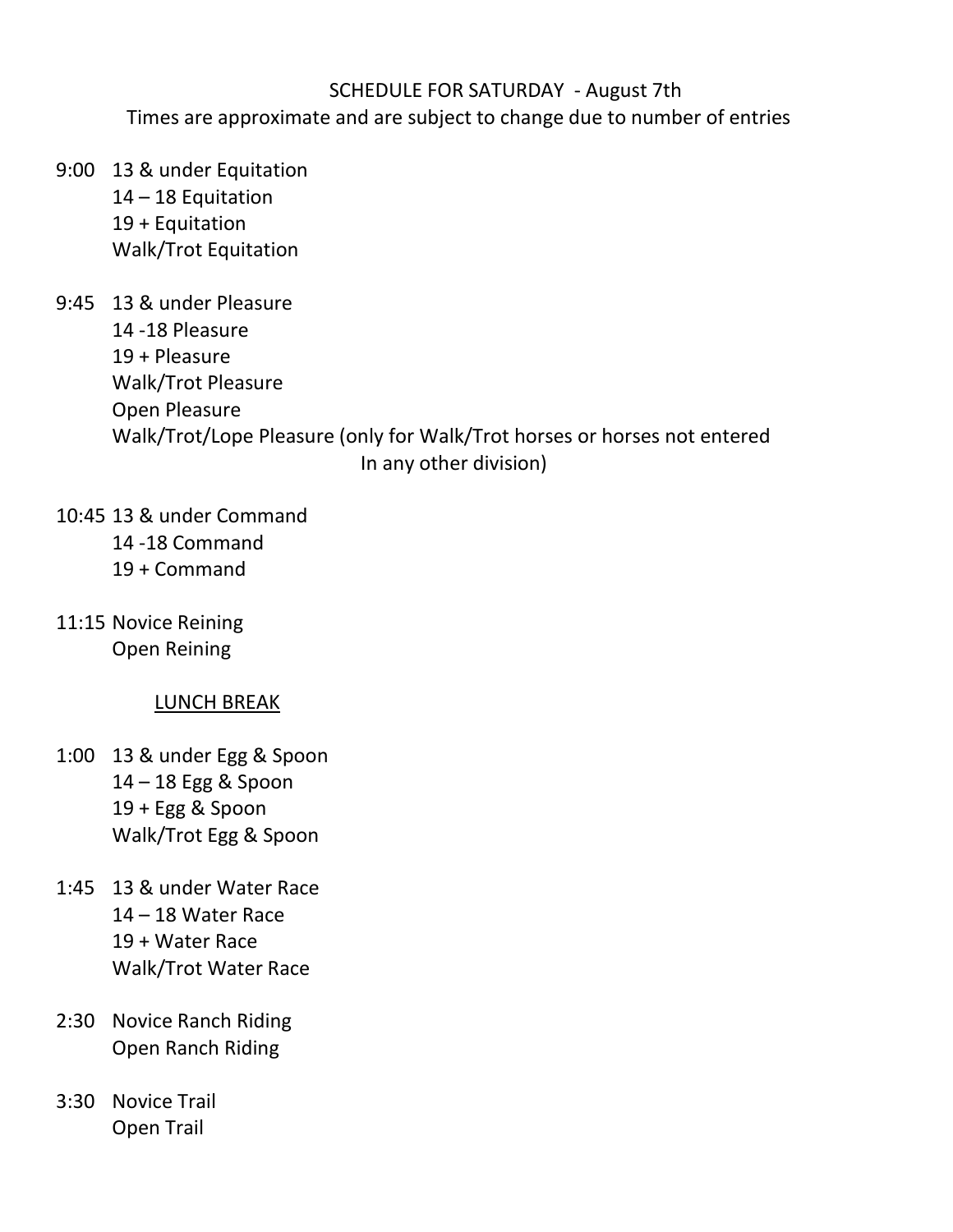# SCHEDULE FOR SUNDAY – August 8th

Times are approximate and are subject to change due to number of entries

- 9:00 13 & under Barrels
	- $14 18$  Barrels
	- 19 + Barrels
	- Open Barrels

10:00 Mystery Barrels

BREAK

- 12:30 13 & under Pole Bending 14 – 18 Pole Bending 19 + Pole Bending Open Pole Bending
- 2:30 13 & under Down & Back 14 – 18 Down & Back 19 + Down & Back
- 3:30 13 & under Quadrangle 14 – 18 Quadrangle 19 + Quadrangle